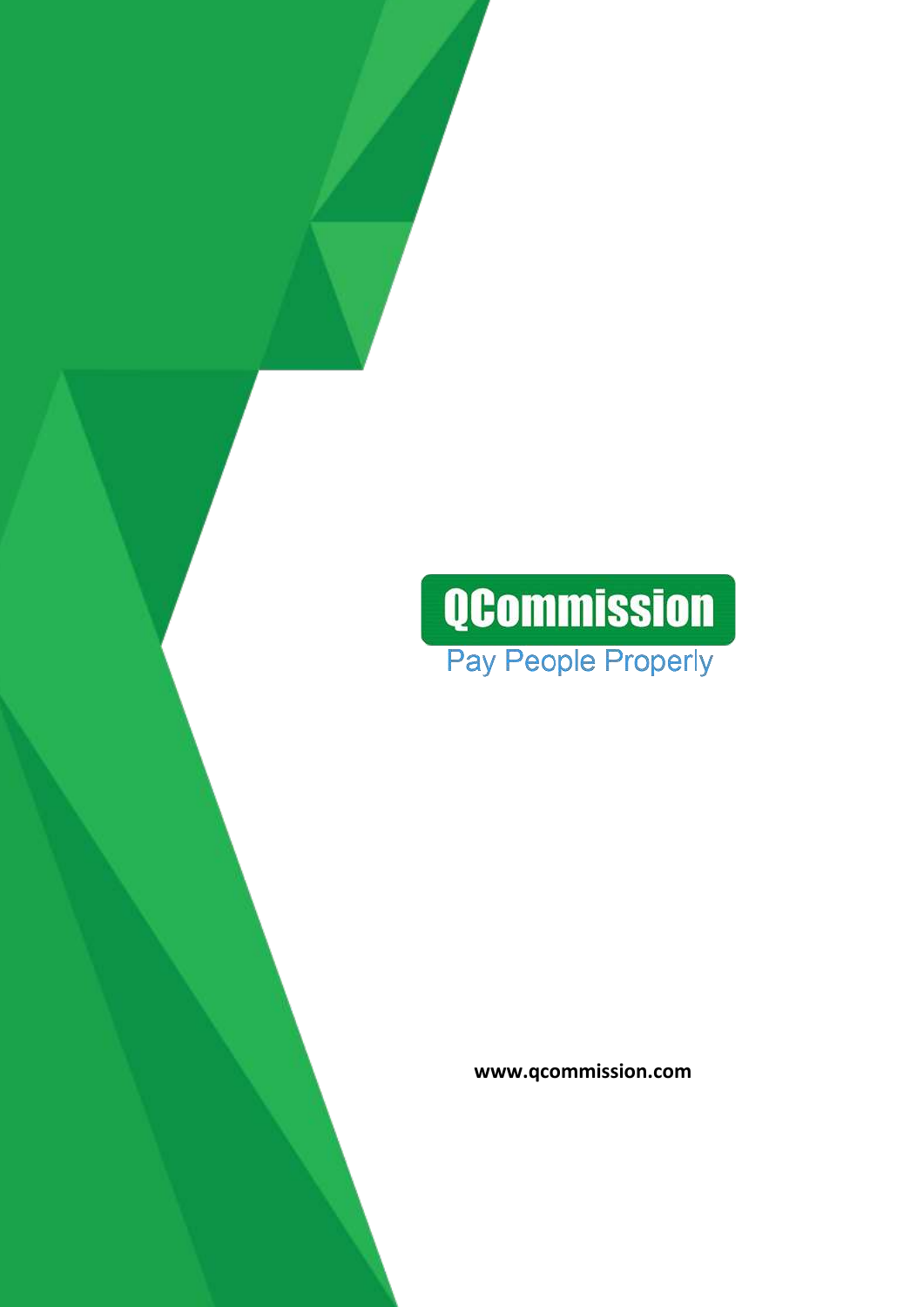**Publishing - Royalty**



#### **Overview**

QCommission enables you to quickly calculate commission, verify results and distribute this information to your agencies, agents, brokers and staff. You can present the commission information in such a way that the sales people clearly understand what they are being paid and why they are being paid at a very detailed level. Excel and manual calculations can introduce a lot of errors into your calculations and cause your sales people to lose trust in you. QCommission can help avoid that by calculating all commissions systematically and reliably.

# **Calculate Accurately with Flexible Rules**

QCommission provides a lot of flexibility to set up commission plans that are unique to your company and your payees.

- Pay commission by various types of services such as Book sold, Revenue Based Commissions, Advance and Royalty Checks, etc.
- Calculate commissions-based book sold or Total revenue.
- Pay commissions at time of invoicing, at time of payment or when job is complete.
- Pay commissions on one-time payments or on multiple payments for a payment plan.
- Pay different commission rates for number of books sold.
- Pay different commission rates by payment plan.
- Pay different commission rates for Authors.
- Deduct service fees prior to calculating commissions
- Pay commissions as a portion of results, flat amounts, tier rate with thresholds, etc.
- Calculate incentives weekly, bi-weekly, monthly and other Chargeback commissions for cancelled contracts.
- Handle negative payouts.
- Pay draws or guaranteed payouts.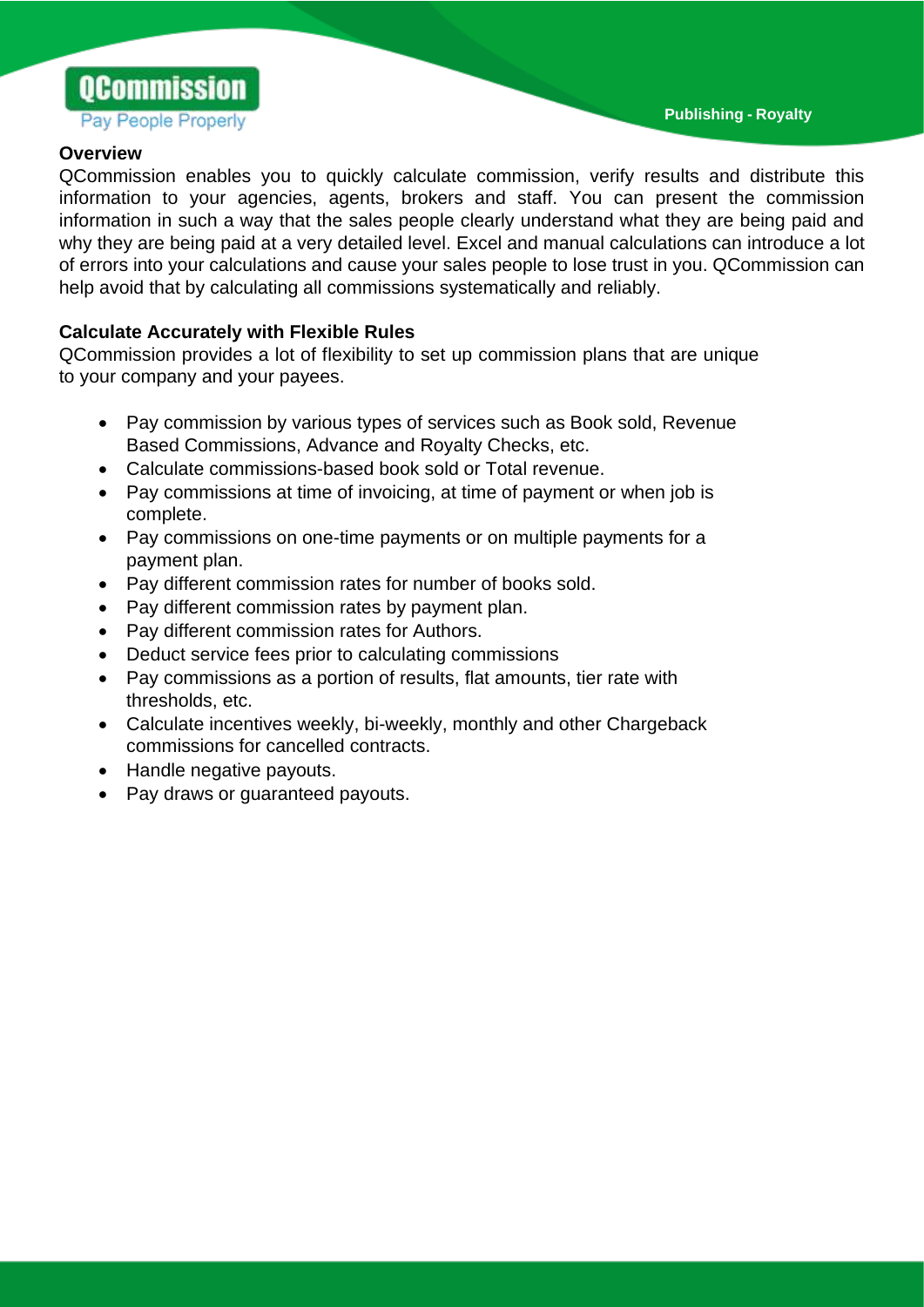**QCommission** Pay People Properly

 **Publishing - Royalty**



## **Import/Export**

QCommission is designed to integrate with QuickBooks®, Salesforce.com, Sage Peachtree, MS Dynamics GP, MS Dynamics Axapta and many others. QCommission can also accept Excel, fixed file and delimited format files. QCommission can also process some PDF format files. QCommission can also operate stand-alone.

- Import data from accounting system including Invoices, Expenses, Payees, Customers and Products.
- Import from Excel, PDF and fixed or text-delimited files
- Restrict Transaction import using a date range.
- Export Commissions payouts for accounts payable and payroll
- Export data to Excel, and fixed or text-delimited file formats.
- Eliminate shipping, tax charges from calculations.

## **Reporting**

QCommission stores all data entered and all payout calculations.

- Produce detailed commission statements by payee.
- Reproduce commission statements for prior periods.
- Report on split credits and uncredited transactions
- Analyze historical transaction and payment information
- Email commission statements to payees.
- View commission statements through the web.